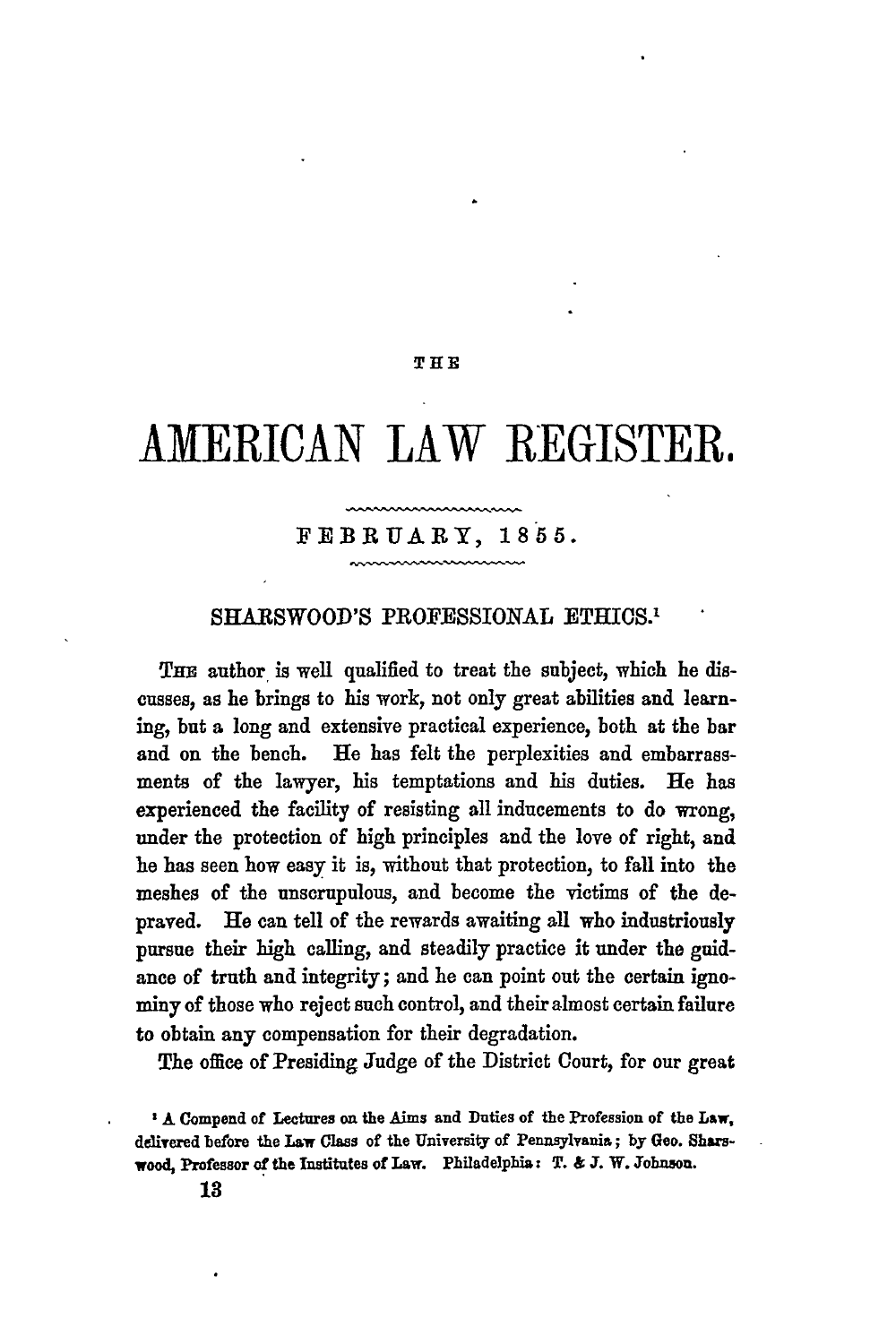city, in which so large a mass of diversified business is constantly transacted, and where, in almost every possible manner, each member of the bar must present himself, affords the author the opportunity, not only of accurately testing the learning and ability of each member of the bar, but also of perceiving every failure in truth or rectitude, and usually the motive of that failure and its character. He can tell whether it arises from the utter worthlessness of the man's general nature, or from some mental or physical inferiority, and whether it **is** habitual or otherwise; if the latter, how it has occurred, whether it is a first offence, and with what likelihood its repetition may be expected. **-**

Emanating from an experienced lawyer and judge, the book will prove an incentive to the student and young practitioner, to choose and adhere to the side of morality and virtue, and we hope its warning voice will save many from falling into evil habits. As the maxim, *"1 ce n'est que* **le** *premier pas qui coute,"* is so correct, that we find few who once commit an offence refrain from its repetition, it is of the utmost importance to warn those who will be exposed to temptation, of its existence, and its strength, and to exhibit to them the bitter consequences of yielding, and the enjoyment and advantages of resistance.

But another object will be effected. Right and wrong are generally words of relative meaning; any one using them has before him some standard **by** which he tries an action, and he pronounces it to be right or wrong as it may come up to or fall short of his measure. Every community, in **like** manner, have a more or less definite rule, generally adopted and approved, so that no matter how a man may test his own heart or his own conduct, he will not apply to the act of any fellow member a higher test than that which is commonly regarded as the standard. Now ordinarily it will be found, that almost-all the members of any body will conceive it unnecessary to- guide their own conduct **by** any other rule of right than that which has been and is approved **by** their fellows. Still, when any one of weight of character demonstrates **the** defect of this common scale of conduct, and supports his objections **by** sound reason, he is nearly sure to effect an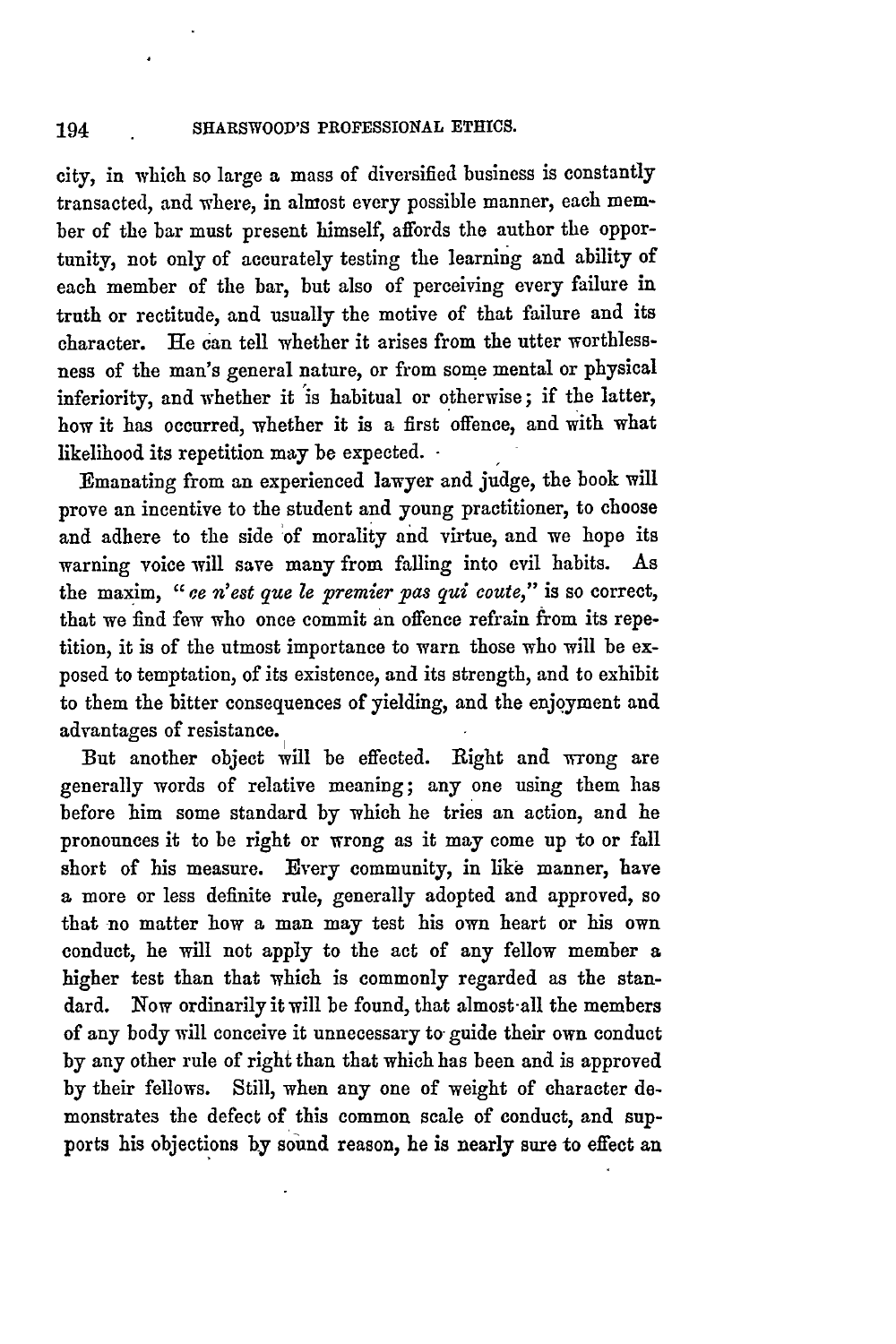amendment of the evil. Mankind have a beau ideal of excellence, and virtue is loved **by** most men for its own sake; a teacher of a high morality has, therefore, less difficulty than might at first be supposed in effecting, at least, an external change in those whom he addresses.

Judge Sharswood's book probably places higher the ordinary standard of a lawyer's rectitude-and it cannot be thought that his labor will be in vain. If a doubt can be excited as to the propriety or impropriety of any course, no worthy man will hesitate to decide the case on the safe side, and to act more rigidly than might be *necessary-thus,* in a short time, all who are anxious to do right, will establish for themselves a stricter rule of conduct which, being settled, will speedily by general consent be imposed upon all the community.

There is still another manner in which Judge Sharswood will do good. Very many persons, not lawyers, conceive that the practice of the law necessarily infringes on the rules of morality; and this, notwithstanding, the same persons are compelled to admit that almost every distinguished lawyer, whom they know personally or **by** reputation, is an eminently honorable and upright man-fearing God and loving his neighbor. Now, the exhibition of the facts in regard to the practice of the law completely removes the supposed foundation for this vulgar prejudice.

"That lawyers are as often the ministers of injustice as of justice is the common accusation in the mouth of gainsayers against the profession.

÷. ٠k ż Á.

 $"$ It may be answered in general: $-$ 

\*

"Every case is to be decided **by** the tribunal before which it is brought for adjudication upon the evidence, and upon the principles of law applicable to the facts as they appear upon the evidence. No court or jury are invested with any arbitrary discretion to determine a cause according to their mere notions of justice. Such a discretion vested in any body of men would constitute the most appalling of despotisms. Law, and justice according to law-this is the only secure principle upon which the controversies of men can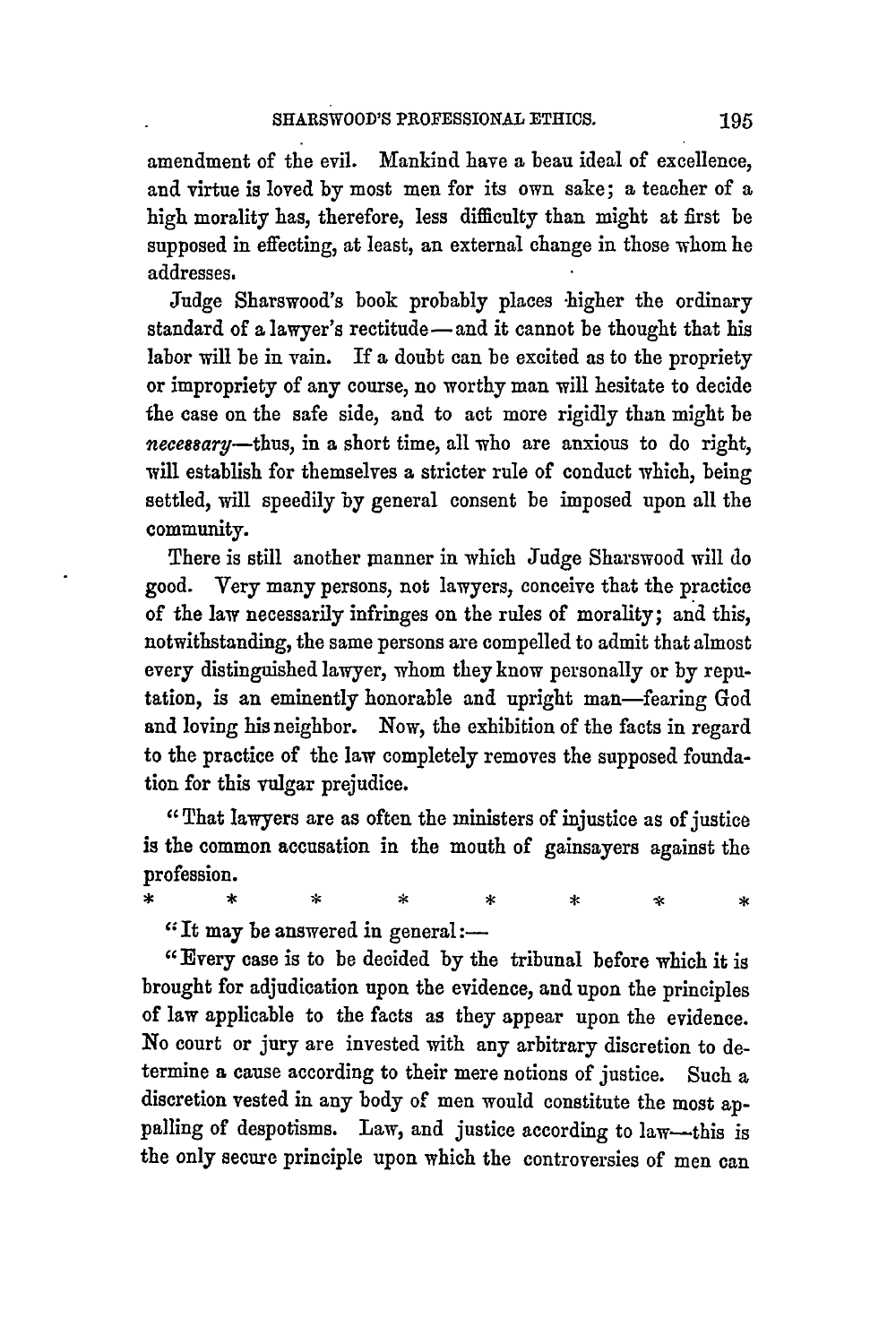ż

żk

be decided. It is better on the whole that a few particular cases of hardship and injustice, arising from defect of evidence or the unbending character of some strict rule of law, should be endured, than that general insecurity should pervade the community from the arbitrary discretion of the judge. It is this which has blighted the countries of the East as much as cruel laws or despotic executives.

"Now the lawyer is not merely the agent of the party; he is an officer of the court. The party has a right to have his case decided upon the law and the evidence, and to have every view presented to the minds of his judges, which can legitimately bear upon that question. This is the office which the advocate performs. He is not morally responsible for the act of the party in maintaining an unjust cause, nor for the error of the court, if they fall into error, in deciding it in his favor. The court or jury ought certainly to hear and weigh both sides; and the office of the counsel is to assist them by doing that, which the client in person, from want of learning, experience, and address, **is** unable to do in a proper manner. The lawyer, who refuses his professional assistance because in his judgment the case is unjust and indefensible, usurps the function of both judge and jury.

"Much interest was excited some years ago in England, **by** the circumstances attending the defence of Courvoisier, indicted for the murder of Lord William Russell. The crime was one of great atrocity. It came out after his conviction, that during the trial he had confessed his guilt to his counsel, of whom the eminent barrister, Charles Phillips, Esq., was one. Mr. Phillips was accused of having endeavored, notwithstanding this confession, to fasten suspicion on the other servants in the house, to induce the belief that the police had conspired with them to manufacture evidence against the prisoner, and to impress the jury with his own personal belief in the innocence of his client. How far these accusations were just in

÷.

 $\mathcal{L}$ 

 $\mathcal{L}$ 

ż.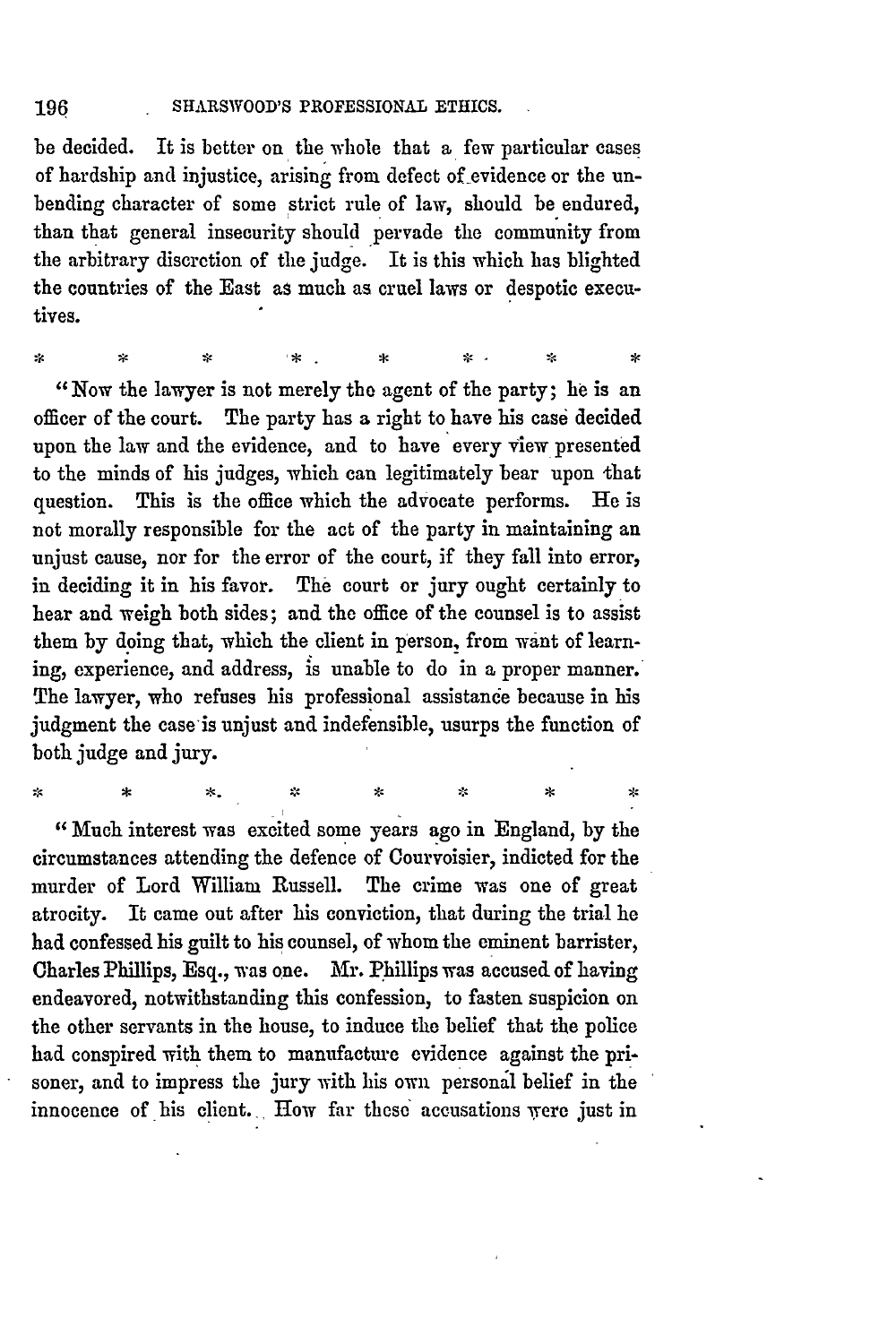point of fact was the subject of lively discussion in the newspapers and periodicals of the time.<sup>1</sup>

**"On** Tuesday night, May 5th, 1840, Lord William Russell, infirm, deaf, and aged, being in his seventy-third year, was murdered in his bed. Ile was a widower, living at **No.** 14 Norfolk street, Park Lane, London, **a** small house, occupied **by'** only himself and three servants,-Courvoisier, a young Swiss valet-and two women, **a** cook and housemaid. The evidence was of a character to show very clearly, that the crime had been committed **by** some one in the house; but, Courvoisier's behavour throughout had been that of an innocent man. Two examinations of his trunks, **by** the officers of the police, showed nothing suspicious; rewards having been offered **by** the government and family of the deceased, for the detection of the criminal, a third examination was made of Courvoisier's box, which resulted in the discovery of a pair of white cotton gloves, two pocket hankerchiefs, and a shirt-front, stained with blood. The prisoner's counsel went to the trial, with a full persuasion of his innocence, and conducted the cross-examination closely and zealously, especially of Sarah Mancer, one of the female domestics, with a view of showing that there was as much probability, that the witness or the other domestic, was the criminal, as the prisoner; and that the police, incited **by** the hopes of the large rewards offered, had conspired to fasten the suspicion unjustly on **him.** At the close of the first day's proceedings, the prosecutors were placed unexpectedly in possession of a new and important item of evidence; the discovery of the plate of the deceased, which was missed, and that it had been left **by** the prisoner at the place where it was found, about **a** week, perhaps only a very few days before the committing of the murder. The parcel contained silver spoons, forks, a pair of **gold** auricles, all unquestionably the property of the unfortunate nobleman; and the only question remaining was, whether Courvoisier was the per-

Law **Magazine, February, 1850, May, 1854. Law Review, February, 1850. Several articles on the subject, taken from the English press, are to be found in Littell's Living Age, vol. 24, pp. 179, 230, 306. I have added, in an appendix, Mr. Phillips's vindication of himself from these charges, in his correspondence with** his **friend Mr. Warren, preceded by a brief statement of the case.**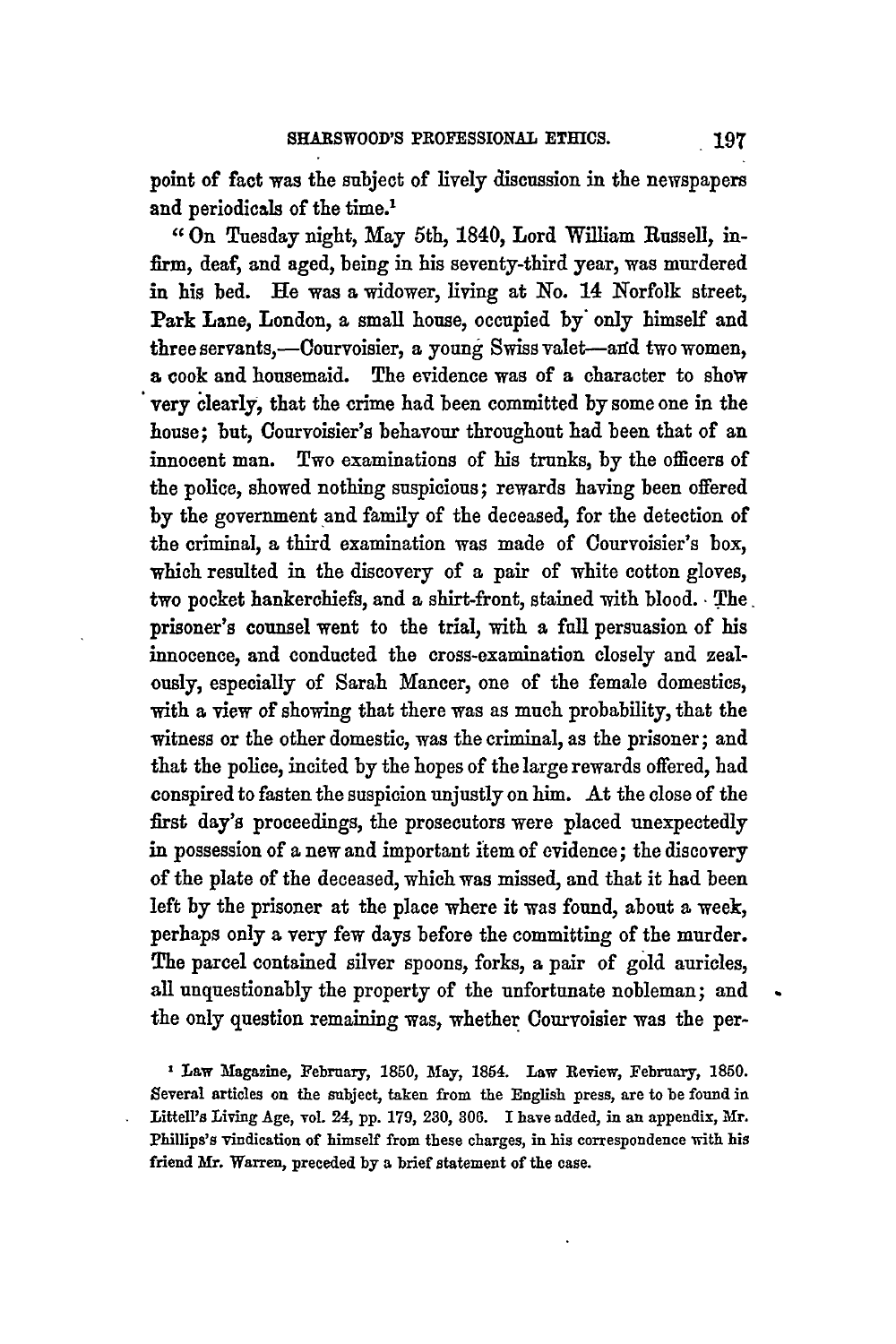son who had so left it. If he were, it would **of** course, grievously for him, increase the *probabilities,* that it must have been he, who subsequently committed the murder, and with the object of plunder. On the ensuing morning, the person who had made this discovery (Mrs. Piolaine, the wife of a Frenchman, who kept a place of entertainment, called L'Hotel de Dieppe, in Leicester Place, Leicester Square), was shown a number of prisoners in the prison-yard, one of whom was Courvoisier, whom she instantly recognized as the person who had left the plate with her, and also had formerly lived in her employ. Courvoisier also suddenly recognized her, and with dismay. The immediate effect of his panic was the confession of his guilt to his counsel at the bar of the court, a few minutes afterwards, coupled with his desire, nevertheless, to be defended to the utmost. His probable object was simply to prepare his counsel against the forthcoming evidence. The prisoner was convicted, and afterwards confessed his crime. Mr. Phillips's conduct of the defence was criticzied at the time in the columns of the Examiner, but he suffered it to pass in silence. In 1849, that periodical renewed the accusation originally made, upon which the following correspondence appeared in the London Times of Nov. 20th, 1849.

#### TO THE EDITOR OF THE "TIMES."

"SIR,-I shall esteem it a great favor if you will allow the accompanying documents to appear in the '"Times."' Its universal circulation affords me an opportunity of annihilating a calumny recently revived, which has for nine years harassed my friends far more than myself.

"I am, **&c.,**

### "CHARLES PHILLIPS.

**"39** *Gordon Sqtuare.'*

*"Inner Temple, Nov.* 14, 1849.

"My DEAR PHILLIPS,-It was with pain that I heard yesterday of an accusation having been revived against you in the ' Examinex **'** newspaper, respecting alleged dishonorable and most unconscientious conduct on your part, when defending Courvoisier against the charge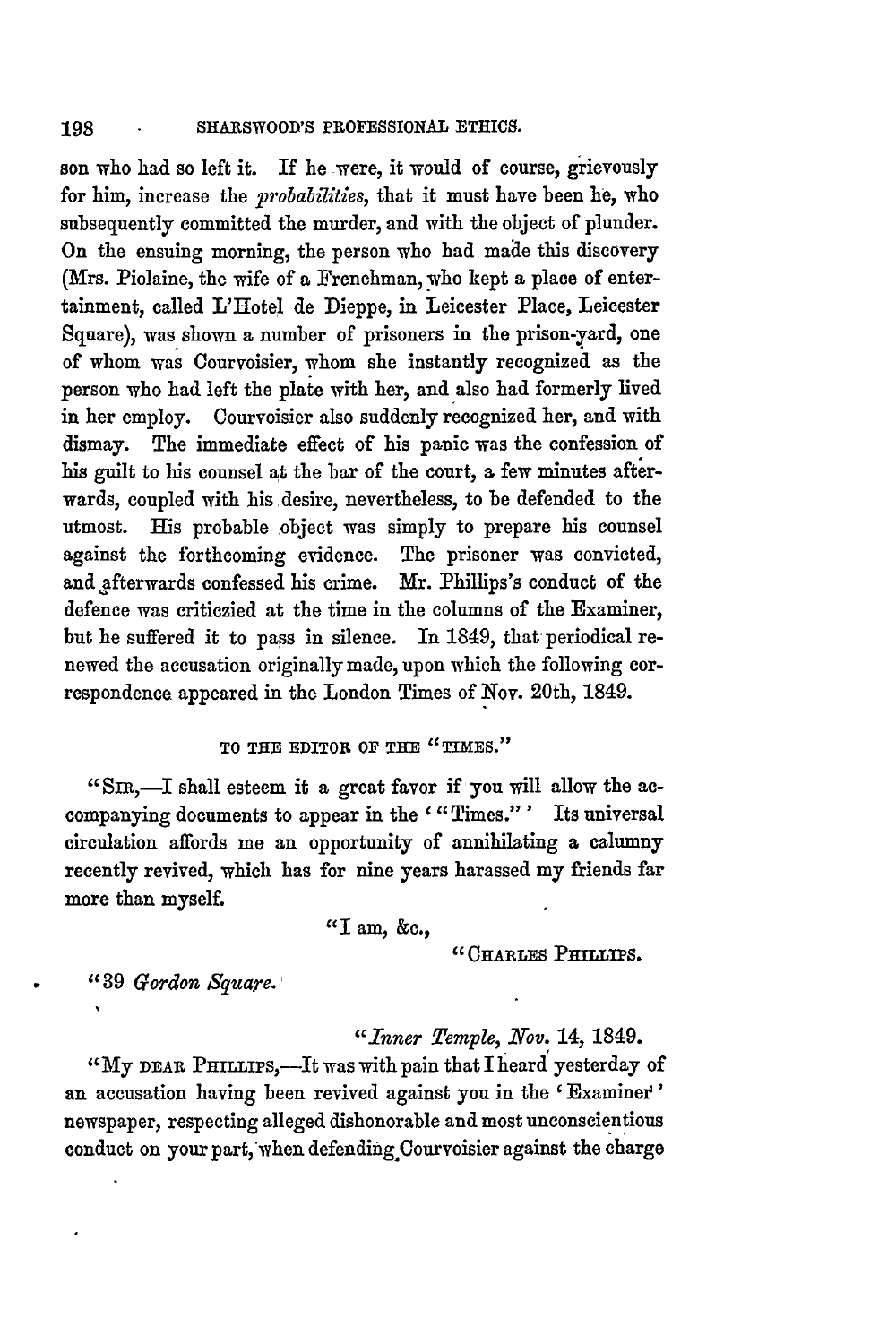of having murdered Lord William Russell. Considering that you fill a responsible judicial office, and have to leave behind you a name unsullied **by** any blot or stain, I think you ought to lose no time in offering, as I believe you can truly do, a public and peremptory contradiction to the allegations in question. The mere circumstance of your having been twice promoted to judicial office by two lord chancellors, Lord Lyndhurst and Lord Brougham, since the circulation of the reports to which I am alluding, and after those reports had been called to the attention of at least one of those noble and learned lords, is sufficient evidence of the groundlessness of such reports.

**. "Some** time ago I was dining with Lord Denman, when I mentioned to him the report in question. His lordship immediately stated that he had inquired into the matter, and found the charge to be utterly unfounded; that he had spoken on the subject to Mr. Baron Parke, who had sat on the bench beside Chief Justice Tindal, who tried Courvoisier, and that Baron Parke told him he had, for reasons of his own, most carefully watched every word that you uttered, and assured Lord Denman that your address was perfectly unexceptionable, and that you made no such statements as were subsequently attributed to you.

"Lord Denman told me that I was at liberty to mention this fact to any one; and expressed in noble and generous terms his concern at the existence of such serious and unfounded imputations upon your character and honor.

"Both Lord Denman and Baron Parke are men of as nice a sense of honor and as high a degree of conscientiousness as it is possible to conceive; and I think the testimony of two such distinguished judges ought to be publicly known, to extinguish every kind of suspicion on the subject.

"I write this letter to you spontaneously, and, hoping that you will forgive the earnestness with which I entreat you to act upon my suggestion, believe me, ever yours sincerely,

**" SAMUEL WARREN.**

*"Mr. Commissioner Phillips."*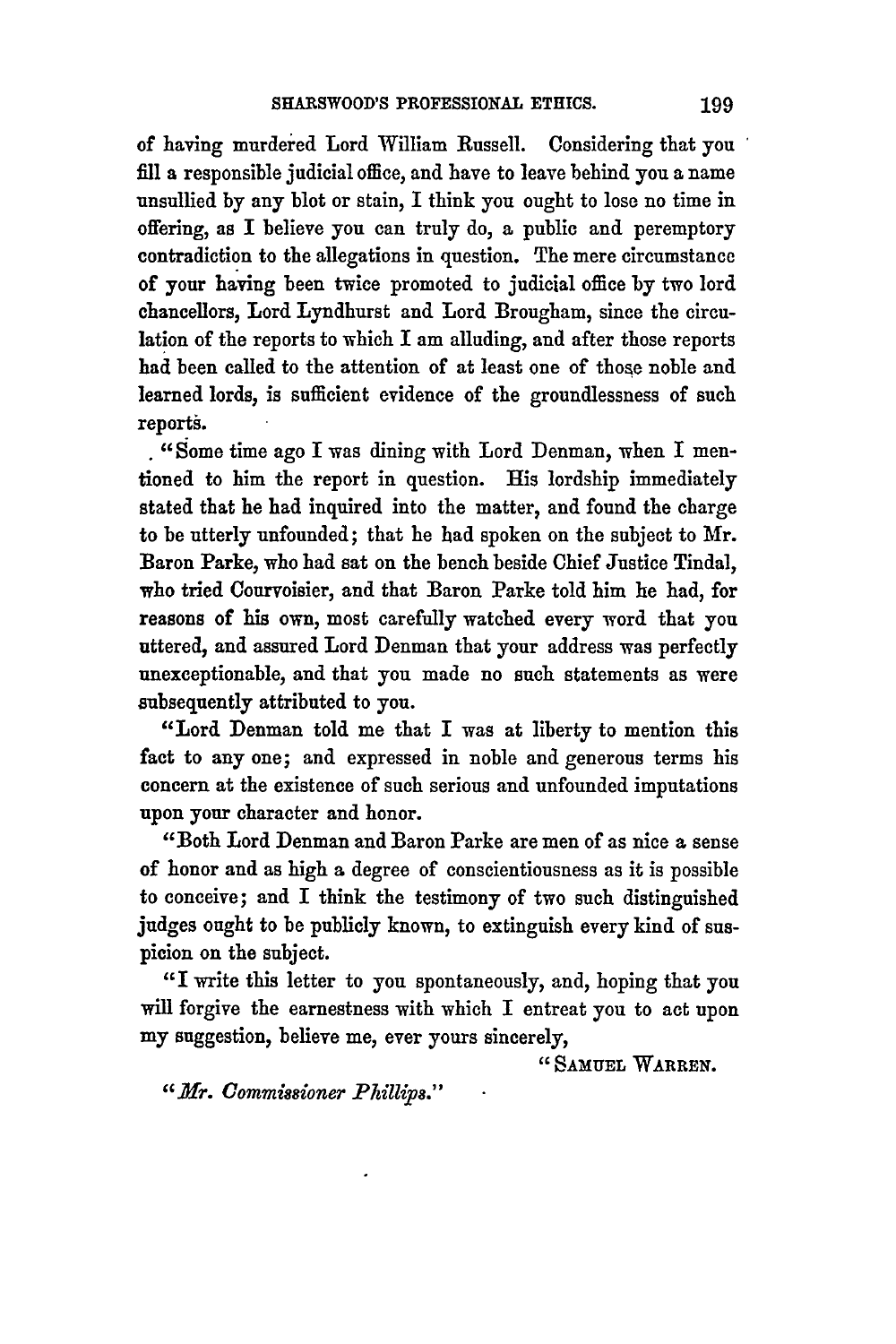#### **SHARSWOOD'S PROFESSIONAL ETHICS.**  $200\,$

We should be glad if **the** limits of this article would permit **us** to add Mr. Phillips' own noble and indignant refutation of the **libel** on him, and we thank Judge Sharswood for having spread all the facts of the case before the American public; for we must frankly admit, that although we learned at the time of the occurrence the libellous accusation against **Mr.** Phillips, we had neither seen nor heard of his refutation of it. The case attracted attention all over the world, from the union of the illustrious character of the murdered man and the airocity of the assassination. **A** report or notice of the case thus became a safe and easy vehicle for the wide dissemination of a libel upon Mr. Phillips, the distinguished counsel who conducted the defence of the murderer. We felt, in common, it is to be presumed, with other members of the bar, that Mr. Phillips' alleged conduct was indefensible, and that the character of the profession was degraded **by** it. The appendix to the work under review shows how completely unfounded and malignant this libel was; and we rejoice in aiding the circulation of its refutation.

Judge Sharswood examines in great detail, and illustrates with much learning the subject of professional compensation. As generally in this country the two offices of an attorney, and barrister, or counsellor at law, are united in the same person, we need only refer to the compensation of the latter. In England, as in ancient Rome, the advocate has no legal right to demand his fee-it is a voluntary payment, almost always freely given, and in proportion to the merit and services of the counsel. This was formerly the rule in Pennsylvania-but the Supreme Court have unhappily established a different doctrine. It has been an unfortunate change for the public. Many clients have in consequence been oppressed by exorbitant charges, and it has operated injuriously to the tone and character of the profession. A lawyer's services cannot be appraised like a lot of ground or a bale of merchandise. The latter have precisely ascertainable prices. The relative quality of the article can be definitely determined; but how shall the value of the services of counsel be measured? They depend upon various indefinite **ele**ments-such as the amount of time and labor bestowed on the business—the importance or value of it—the ability of the client to pay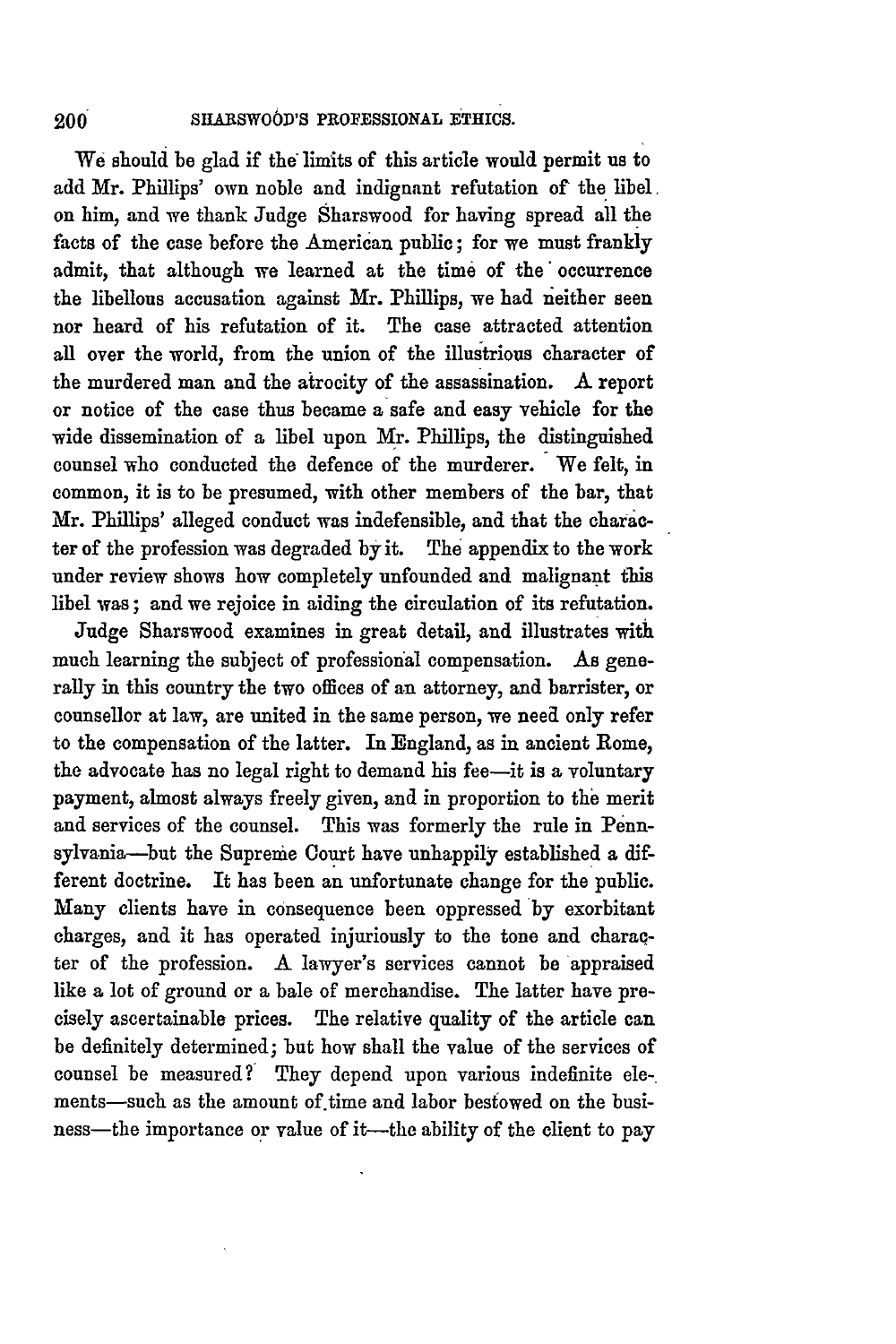-and last, but the most material of all-the value of the time and labor given by the counsel himself-if it must be put into mercantile language, "what other people will pay for it." Any lawyer, we think, will say, that in his experience, in almost every case where this matter has been brought into discussion, wrong has been done to the client. Few able, not to say distinguished advocates, will allow the value of their services to be passed upon as a question of fact **by** a jury. Should their charges be disputed, they will at once waive them-while on the other hand, those entitled to little or no consideration will claim, and generally under the rules of evidence, can compel such a payment as could only be awarded under the most favorable circumstances to the most distinguished. Specious arguments are certainly adduced against this view of the subject.

"The question really is, what is best for the people at large, $$ what will be most likely to secure them a high-minded, honorable bar? It is all-important that the profession should have and deserve that character. A horde of pettifogging, barratrous, customseeking, money-making lawyers, is one of the greatest curses with which any State or community can be visited. What more likely to bring about such a result than a decision; which strips the bar of its character as a learned profession, on the principle avowed **by** one court, that it is now a calling as much as any mechanical art,or **by** another, in effect, that the order of things is in the present condition of society reversed, and clients are really the patron8 **of** their attorneys. *\* \* \* \* \* \* \* \**

"Every judge, who has ever tried a case between attorney and client, has felt the delicacy and difficulty of saying what is the measure of just compensation. It is to be graduated, according to a high legal authority, with a proper reference to the nature of the business performed **by** the counsel for the client, and his standing in his profession for learning and skill; whereby the value of his services is enhanced to his client.<sup>1</sup> Is then the stand-

<sup>1</sup> Vilas v. Downer, 21 Vermont, 419. Responsibility in a confidential employ**ment is a legitimate subject of compensation, and in proportion to the magnitude of the interests committed to the agent. Kentucky Bank** vs. **Combs, 7 Barr, 543.**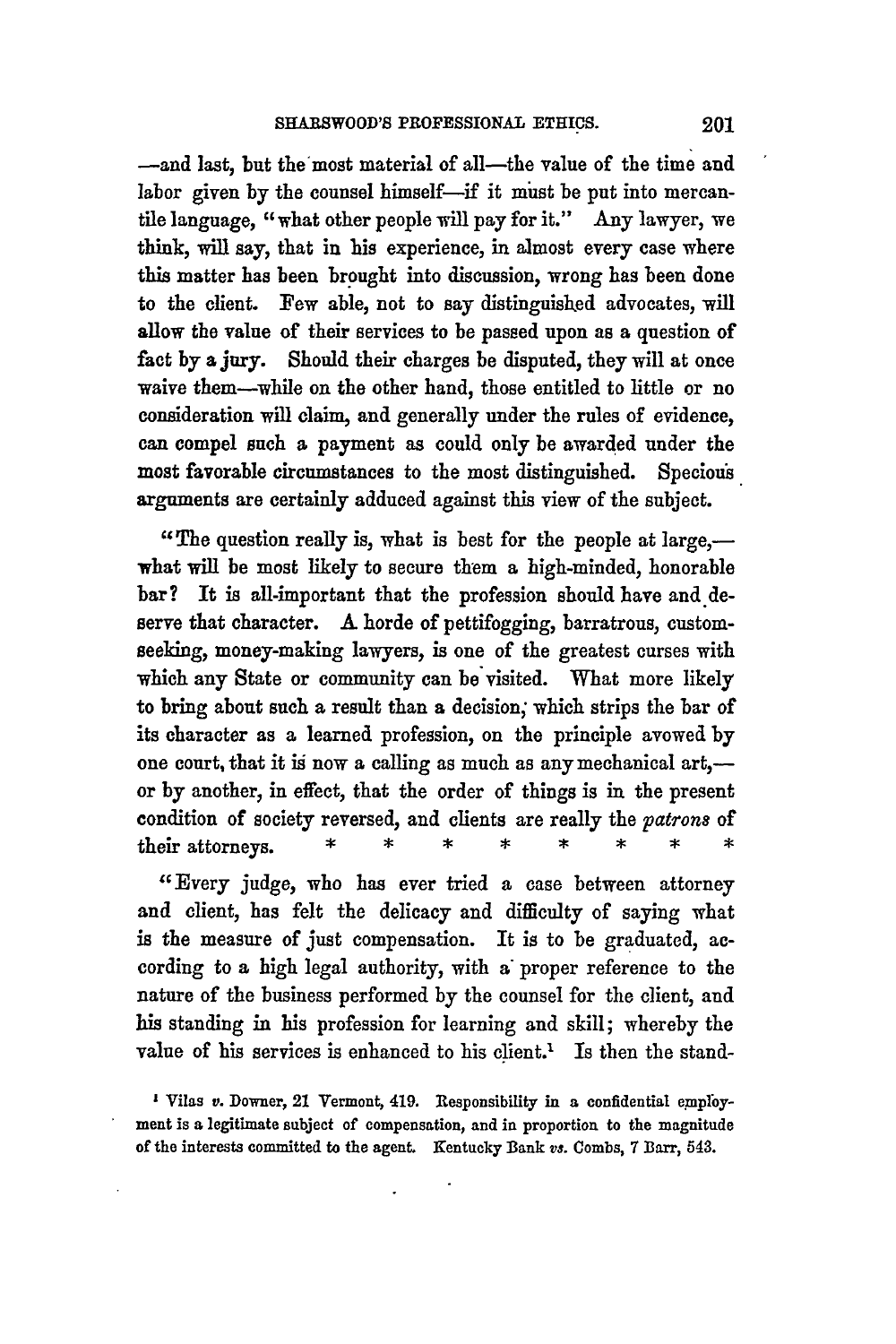ing and character of the counsel in his profession for learning and skill to be a question of fact to be determined by the jury in every case in which a lawyer sues his client? How determined, if necessary to the decision of the question? Not surely **by** the crude opinions of the jurors; but **by** testimony of members of the same profession on the subject. This never is done; it would be a very difficult as well as delicate question for a lawyer to pronounce upon the standing of a professional brother. The most that can be done, is to call gentlemen to say what they would -have considered reasonsonable for such services, had they been performed **by** themselves. Some may testify up to a very high point, from an excusable, though foolish vanity; others to a very low one, from the despicable desire of attracting custom to a cheap shop.' I have never seen such a cause tried without feeling that the bar had received by it an impulse downwards in the eyes of bystanders and the community. The case is thrown into the jury box, to be decided at hap-hazard, according as the twelve men may chance to think or feel.

"But it appears to me, that it must be an extraordinary-a very peculiar case-that will justify an attorney in resorting to legal proceedings, to enforce the payment of fees. It is better that he should be a loser, than have a public contest upon the subject with a client. The enlightened bar of Paris, have justly considered the character of their order involved in such proceedings; and although **by** the law of France, an advocate may recover for his fees **by** suit, yet they regard it as dishonorable, and those who should attempt to do it, would be immediately stricken from the roll of attorneys."

The notice of this book has already occupied so much of our space, that we must pass over Judge Sharswood's able remarks on the debasing effects of contingent fees, or **"an** agreement to receive a certain part or proportion of the sum, or subject-matter, in the event of a recovery, and nothing otherwise," **pp. 85, 86.**

The appearance of this work we trust will **be** the commencement **of**

**<sup>1</sup>That** evidence of usage is admissible to show what is the rule of compensation for similar services to those sued for, see Vilas vs- Downer, 21 Vermont, 424; Badfish *vs.* Fox, **23** Maine, **94.**